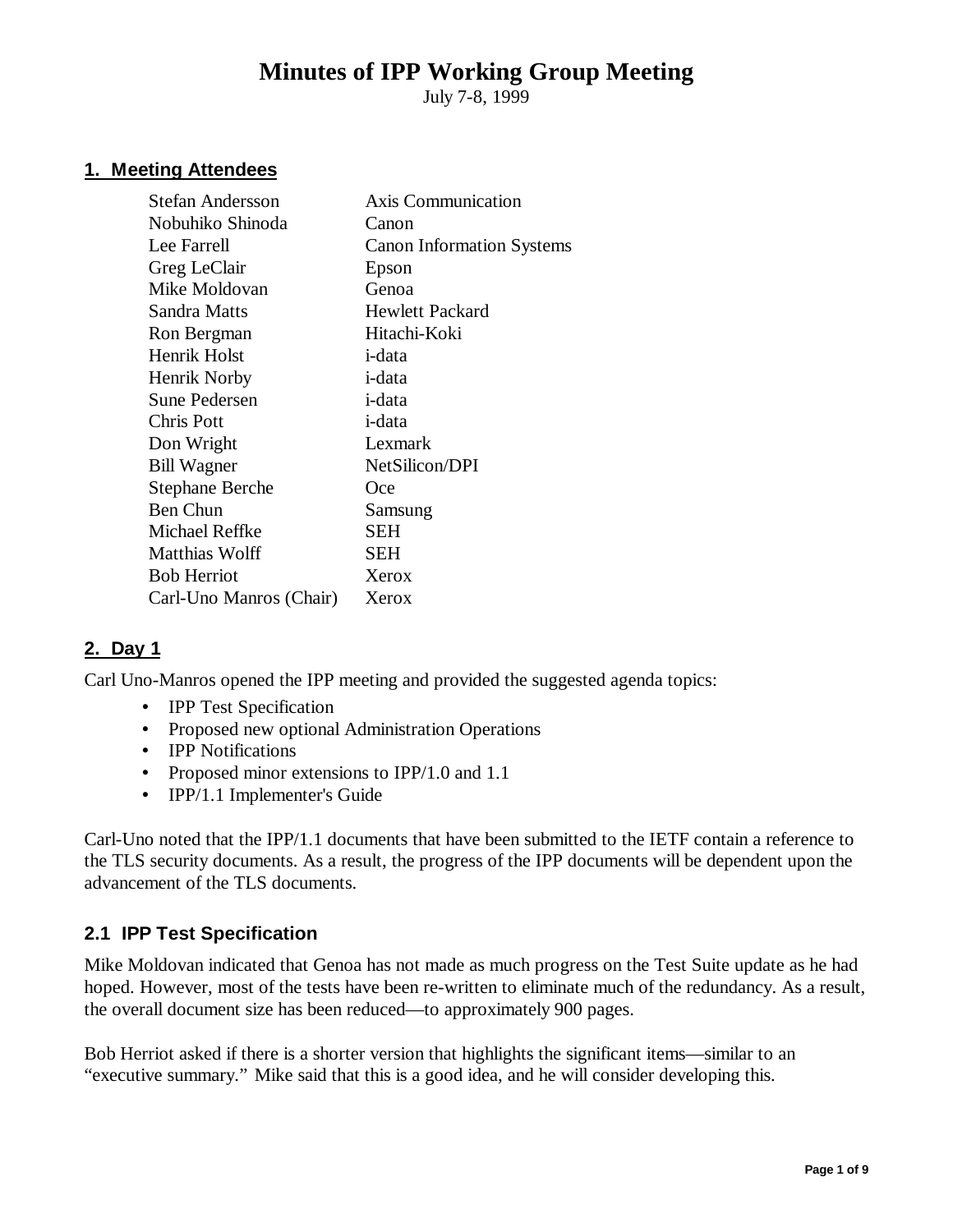Carl-Uno stressed that the PWG members should obtain a copy of the Test Suite and review its contents, providing feedback to Genoa and/or the IPP WG. There is a free beta version of the Test Suite that is available from Genoa.

There was some discussion about the PWG endorsing the Test Suite as a "PWG recommended" document. Lee Farrell raised the concern that unless there is significant review (and support) by the individual member companies, no official endorsement should be considered.

Don Wright suggested that the PWG members should first gain some experience with actually running the tests before endorsing the document. This led to a discussion about whether the PWG should really endorse *any* test suite. There is concern that if the PWG endorses a particular test suite, then it might be considered by the industry as the definitive measure of IPP conformance— rather than the specification itself.

As an alternative to "official PWG endorsement," it was suggested that the PWG website could simply reference the Test Suite as an informational White Paper, accompanied with appropriate disclaimers. It was also suggested that the PWG website could include "informational tips" regarding experiences gained by PWG members during the use of the Test Suite.

Mike announced that he will be leaving Genoa after August 1. However, he will still be working closely with Genoa and plans to make sure that the IPP Test Suite will be completed. At this point, he is not sure whether the Test Suite will be completed by Genoa or his new company.

## **2.2 Proposed New Optional Administration Operations**

Carl-Uno distributed a file copy of the latest update of proposed Administration Operations. (This document is available at: ftp://ftp.pwg.org/pub/pwg/ipp/proposed-registrations/operations/ipp-opsadmin-990630.doc.)

There was a brief discussion reviewing the general arguments for and against incorporating the proposed operations. (There have been several opinions and comments expressed on the e-mail reflector.)

At least one person asked why we want to do "management" functions using anything other than SNMP. Other people suggest that the operations proposed would be difficult (impossible?) to implement using SNMP.

Another suggestion expressed was that we should make it clear that the operations apply to the IPP Service rather than the printer device (even though an IPP Server could be implemented by an individual device.)

The operations being proposed include 7 Printer Object operations and 8 Job Object operations:

- Set Printer Attributes
- Enable Printer
- Disable Printer
- Reset Printer
- Restart Printer
- Space Printer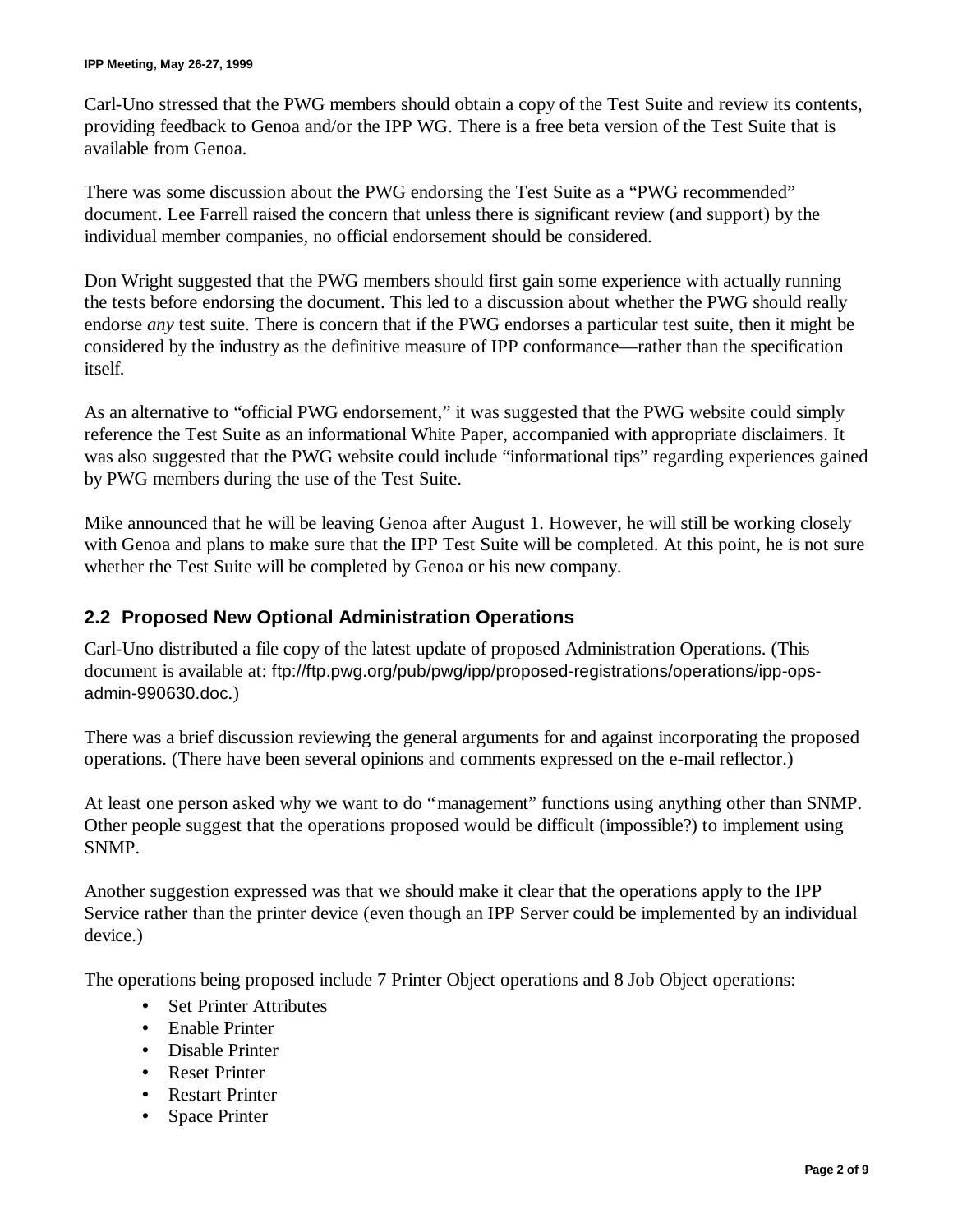- Shutdown Printer
- Set Job Attributes
- Reprocess Job
- Cancel Current Job
- Pause Job
- Pause Current Job
- Resume Job
- Promote Job
- Space Current Job

Bob Herriot led a review of the proposal contents, describing the individual operations and the associated attributes.

ISSUE: If a "printer message from operator" is blank, should it wipe out the previous message?

ISSUE: Do we need an alternative to the date-time format (i.e. both ticks and dateTime)?

In Section 6.1.1, it was suggested that the table entries under "Settable?" that contain the phrase "MUST NOT if attribute supported" should be changed to "MUST NOT". During further review of the table, a few people indicated that the terms MAY and SHOULD are not always clear— perhaps it is not necessary to make the distinction. Carl-Uno suggested that perhaps the Table is attempting to address too fine a granularity of detail— different implementations are unlikely to agree on whether certain IPP Printer Attributes are modifiable or not.

[After spending much time discussing the table in Section 6.1.1 of the proposal, Carl-Uno suggested that the group was getting "bogged down" in too much detail. He was concerned that we were spending more time on the document review than he had hoped. It was agreed that further discussion be limited to one hour.]

Under the topic of setting Printer Attributes, it was suggested that "ipp-attribute-fidelity" is an unnecessary complication. It was agreed that this could be eliminated, and the expected behavior of the operation would be to either succeed for *all* attributes specified, or the operation would fail. There will be no "partial success" allowed.

There was some debate about whether the Disable Printer operation should also disable the printer from access by other protocols. It was generally agreed that this would be implementation-specific. A similar question applies to the Shut Down operation as well. For both operations, the issue of whether it is appropriate for IPP or whether it should only be done via SNMP continues to be unresolved.

There is still disagreement about exactly what "Shutting Down" should mean. (Is it the same as "turning off power"? Should it result in the loss of current job state?) At the very least, a clear distinction between Shut Down, Disable, and Pause— and the respective impact on other printer behavior— needs to be specified before agreement can be reached.

Several of the Issues in the proposal were referenced, but most of them were not resolved. There was some concern that IBM was not present for comment— and the topics were deferred.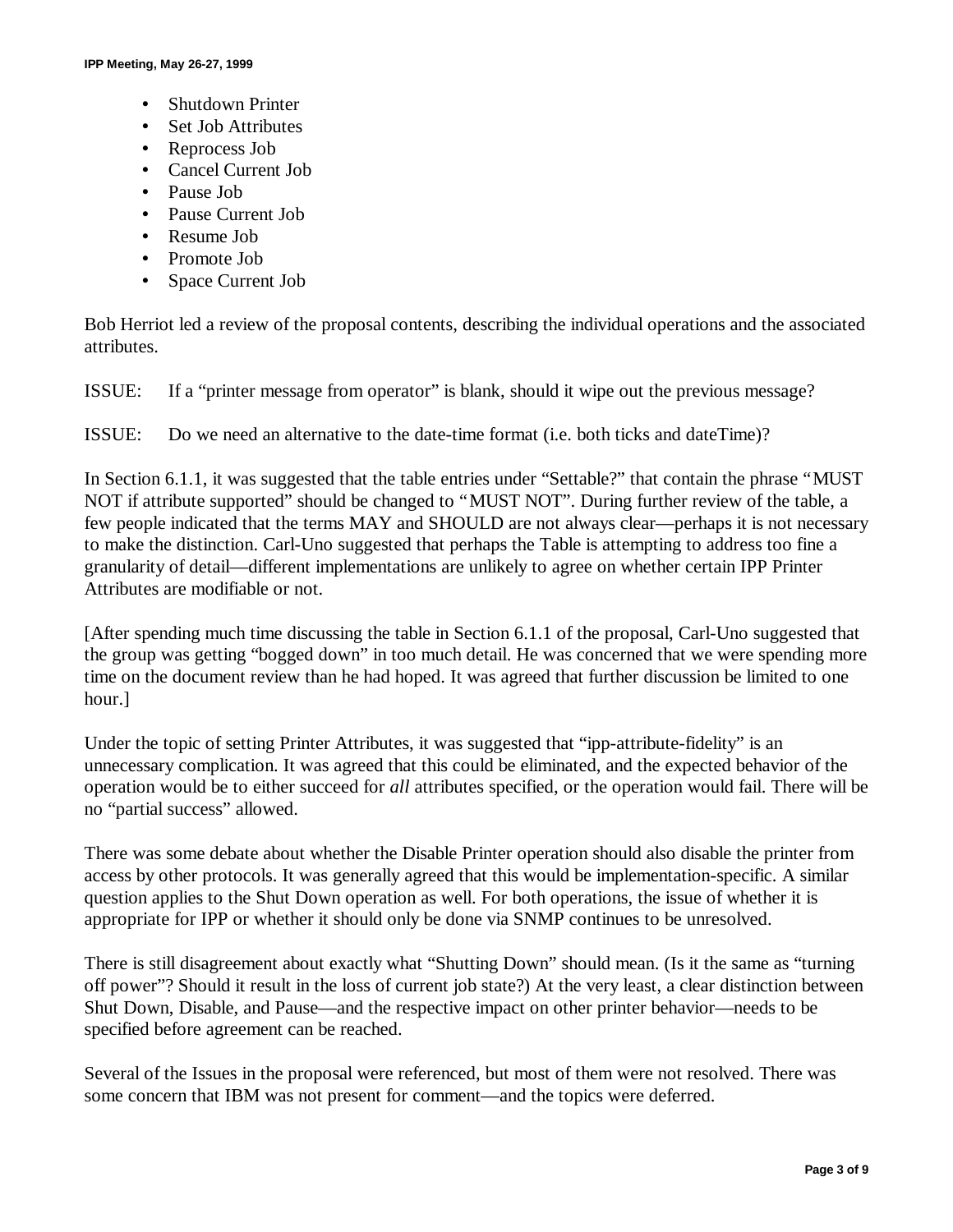When discussing the "synchronize" attribute, it was noted that it is an OPTIONAL attribute for an OPTIONAL operation that is OPTIONALLY supported by the client and the Printer. The question was raised as to whether this is a reasonable feature for consideration as part of the IPP specification.

Issue 12 – It was generally agreed that "processing-stopped" should be the job state after a Pause Job or Pause Current Job operation is completed.

Why is Pause Current Job necessary? Why wouldn't Pause Job be sufficient?

There was general concern regarding the support of job checkpointing— and the related complications.

No one at the meeting could adequately explain why Promote Job would be necessary. Also, given that it only allows promotion to the first position in the job queue, there is concern that it is too limited to be desirable.

While reviewing the Space Current Job operation, a few individuals noted that many of the proposed operations are relevant to a very narrow market. It was suggested that perhaps IBM should implement these operations as private extensions to IPP— instead of PWG extensions.

### **2.3 IPP Notifications – Requirements**

The latest draft of the notification requirements document was distributed and Carl-Uno led a detailed review of its contents. (This document is available at: ftp://ftp.pwg.org/pub/pwg/ipp/new\_NOT/draft-ietfipp-not-02.txt.)

It was generally agreed that the notification for "All Traps" should be clarified more— at least with regard to whether or not it is restricted to a particular job.

Carl-Uno noted that some requests for notification have been based on job accounting requirements. However, he has concerns as to whether IPP should be burdened by this type of requirement. He acknowledges that IPP should not restrict someone from using and supporting accounting-related notifications, but he does not necessarily want to make the IPP protocol dependent on them, either. For example, IPP should not be expected to guarantee reliable delivery of accounting information.

Section 2.19 refers to e-mail with store and forward as an example of "queued notification." Carl-Uno noted that he would like to see a better explanation of this term, with (at least) a different example.

The topic of Human Readable vs. Machine Readable notification formats still needs further discussion. Do we really need both? If so, do we need to have Mixed format notifications?

Carl-Uno suggested that the requirement for notifying a submitting client when the delivery of an event notification to a specified Notification Recipient fails should be eliminated. Henrik Holst would like to keep the feature, but would consider making it optional.

The group agreed that the requirement for providing a mechanism to indicate the quality of service for delivery of event reports should be removed.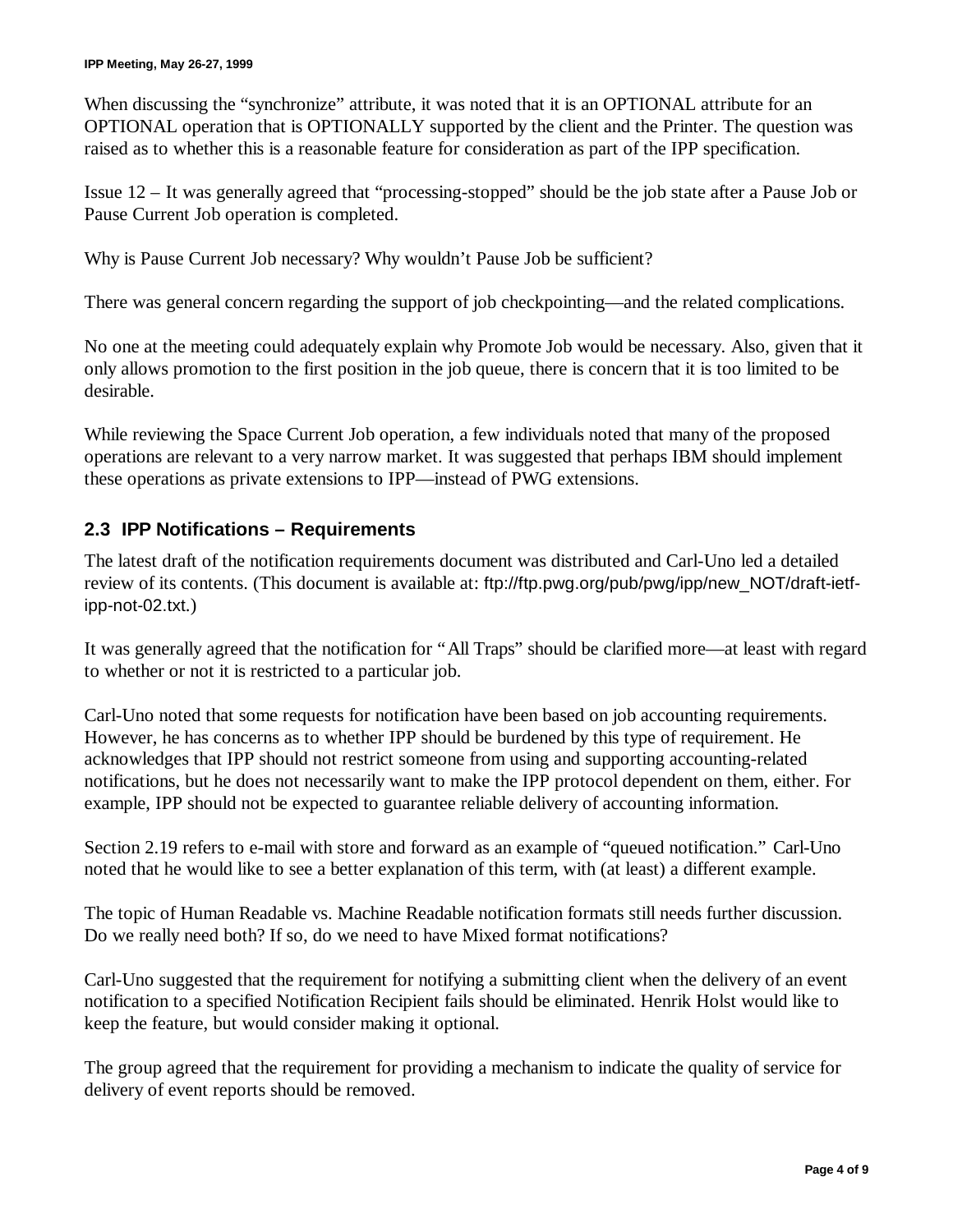The group discussed whether or not usage scenario #7 should be included in the document. By suggesting that IPP notifications could be used for auditing (or accounting?), the document might create a misleading impression.

Carl-Uno then referenced a June 30 e-mail from Tom Hastings ("RE: IPP> comments on 'requirements for IPP notifications'") Although the group spent time reviewing the contents, no notable conclusions or decisions were made. Several of the items were deferred for further discussion with Tom.

# **3. Day 2**

# **3.1 IPP Notifications**

Carl Uno led a review of the latest IPP Event Notification document. (This document is available at: ftp://ftp.pwg.org/pub/pwg/ipp/new\_NOT/ipp-notification-990518.pdf.)

A general suggestion was made to review the usage of the word "device" throughout the document. A determination should be made if the term "IPP Printer Object" would be more appropriate.

Carl-Uno suggested that more details of a notification model description should be included in the early part of the document before "jumping into the details"— perhaps as an introductory section. It was noted that the "summary" identified in Section 1 really doesn't offer much of an overview summary. Bob Herriot agreed that some of the text in Section 3 should be moved into Section 1.

For the attributes that are labeled "OPTIONAL", the document should specify whether it is OPTIONAL for the Client or the Server (or both.)

It was suggested that Section 3 should include a model of all the different scenarios of notification. Then, as each explanation is provided, it could refer to the specific model being discussed.

In Figure 1, it was agreed that the term "Create Request" should change to "Job Creation Request"

Is the term "Event Report" really the same thing as a "Notification"? If so, let's use the term "Notification"— rather than introducing a new term. If they are intended to be different things, the document should clarify the distinction.

Section 4 – There were several questions about the behavior regarding a Job Submission subscription *after* a Restart Job. Carl-Uno felt that more clarification was necessary to explicitly address whether or not (and how) a subscription becomes valid again— after being "not valid".

ISSUE 1 – Can event reporting be dropped if the device is too busy?

A: There might not be a choice. Can a subscriber specify that events are allowed to be dropped if the device is too busy or should that be a policy of the Printer established by the Administrator or implementation? A: This should not be part of the protocol. Should we add the event device-dropping-events? A: No.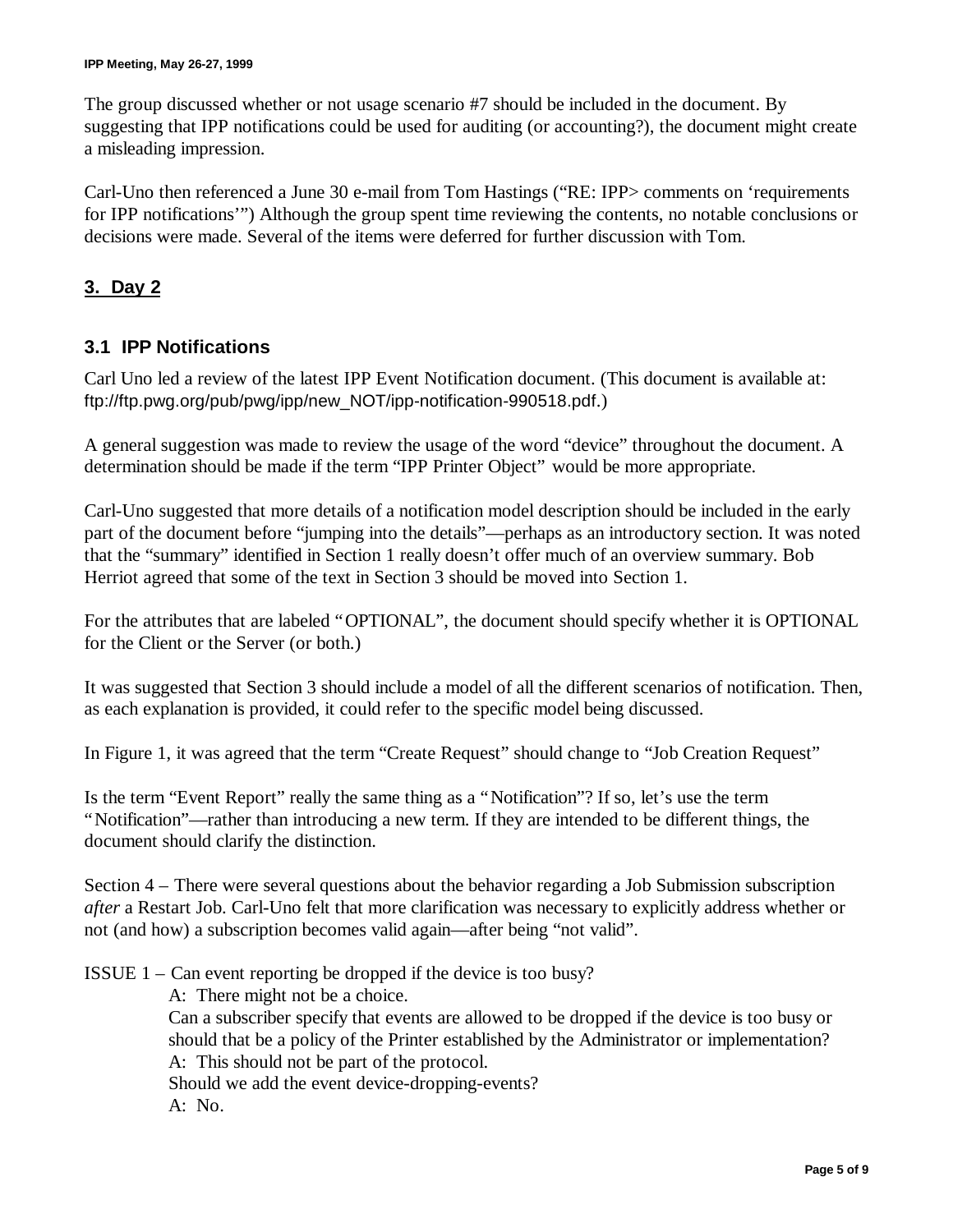It was agreed that controlling notification policy should not be part of the protocol. It could, however, be provided by a specific implementation.

Section 4.1.1 – There was some doubt about whether a given notification delivery method should imply a fixed set of events. It was agreed that this point should be reconsidered (eliminated?) for the next document draft.

ISSUE 2 – Should we make the 'http' notification method (using POST) REQUIRED, instead of 'ipptcp-notify' and 'ipp-udp-notify'? Then we don't need to register anything for the two REQUIRED methods. A: No, but keep in the list of OPTIONAL schemes.

There was much discussion about which scheme(s) should be REQUIRED. Several people expressed concern about having too many different notification schemes— especially if they are (functionally) redundant. There was general agreement that udp and mailto should both be supported. Carl-Uno suggested that the question of reliability should be of concern. Is it really critical if a notification is lost? The group did not reach a final conclusion on this issue.

- ISSUE 3 Is SNMP support even necessary? A: No. The group decided to remove SNMP from the document.
- ISSUE 4 Need reference to NDPS documentation. Also need more description here, such as which end opens, does the recipient acknowledge, and any salient information about the transport. A: Until Novell provides an IETF reference document, "ndps-notify" should be removed from the Notification document.

The group also agreed to remove "sense-notify" from the document.

- ISSUE 5 Can we get rid of most of these notification methods? Having a large number means that we don't have much interoperability. A: Yes. The list of methods should be— and now has been— reduced.
- ISSUE 6 Which URL parameters should we mention (which like SLP) are removed before being used? A: ??? [no conclusion reached?]
- ISSUE 7 Should each subscription have a running event counter that increments by 1 so that a notification recipient can detect events that arrive out of order? A: The group agreed that this seems like a good idea. Should we put that counter into the 16-bit "request-id" field in the report? A: Yes.

Section 6.3 – For job trigger events, what should happen when both the job state and the job state reasons change? Should this generate two events, or just one? The document should clarify this issue more explicitly. After some discussion, it was suggested that job state change and job state reason change should only be available as "paired" information. The topic was then deferred.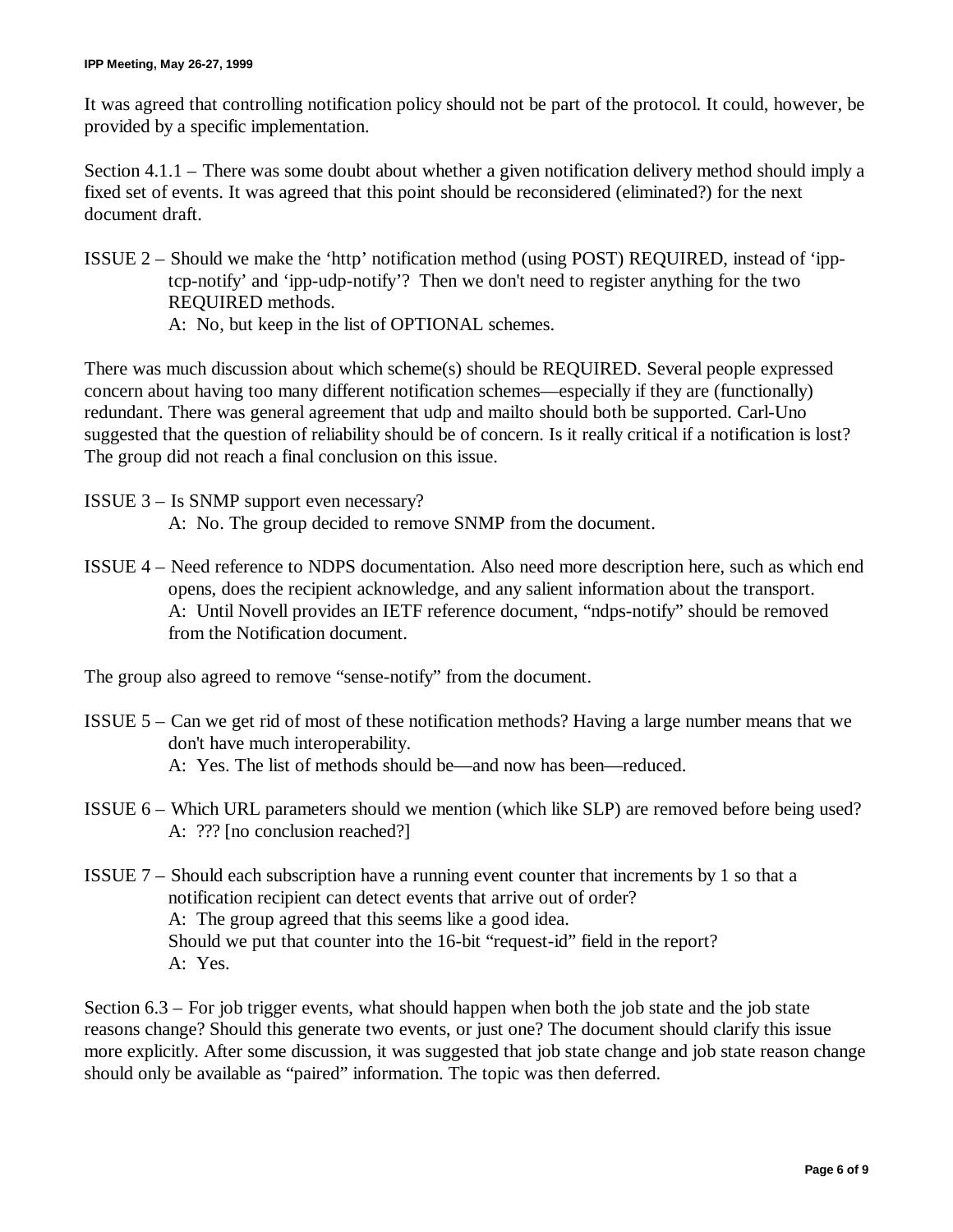- ISSUE 8 Should there be more job attributes in the "job-completed" event report, such as "impressions-completed" and "sheets-completed"? A: More attributes would be useful, but the group needs to agree on the list of items that should be included.
- ISSUE 9 any other events that are REQUIRED? A: No.

Section 6.8 – The group wondered whether "previous-job-state-reasons" is a useful attribute. No one present was able to justify why this attribute should be REQUIRED.

Section 7.1 – It was suggested that "ready-for-just-in-time-job" was a bit too "over the edge" for inclusion in the specification and was removed. "device config changed" and "ready for job" were also removed.

ISSUE 10 – Ok if "device-trigger-message" stays as a single value while "device-trigger-event" is multivalued? When there are multiple codes, the message contains the concatenation of the messages or is a combined message, depending on implementation. A: This issue is no longer relevant.

Section 11.3 – Carl-Uno suggested that we might not need to use multipart/report anymore. Bob Herriot will discuss this concept further with Larry Masinter.

Henrik Holst asked how to "unsubscribe" from notification events on a job. Currently there is no method designed to do this. The subscription will (automatically) end whenever the job is completed.

# **3.2 IPP Notification – Job Independent Events**

Carl Uno led a review of the latest IPP Job Independent Events document. (This document is available at: ftp://ftp.pwg.org/pub/pwg/ipp/new\_NOT/ipp-notification-printer-990519.pdf.)

Bob Herriot suggested that the Event Notification and the Job Independent Events document should be merged into a single document. There seemed to be general agreement to this idea. As with the other document, the use of the term "device" vs. "IPP Printer Object" should be reconsidered.

The diagram in Figure 1 will need to change when the documents are merged.

Should the Notification service send an explicit notification when a subscription lease expires? For a variety of reasons (unreliable delivery, "that's the way both DHCP and Jini do it", etc.), the group decided that this should not be done.

Section 4.1, second sentence – This sentence needs to be clearer on which object is referred to by "it's" [sic].

There was a debate about whether access to the subscription list (and the associated attribute data) is useful or not. Other than for debugging purposes, the group could not agree on a clear justification for supporting this. The topic was deferred until a more concrete proposal (and sample usage scenario) is generated.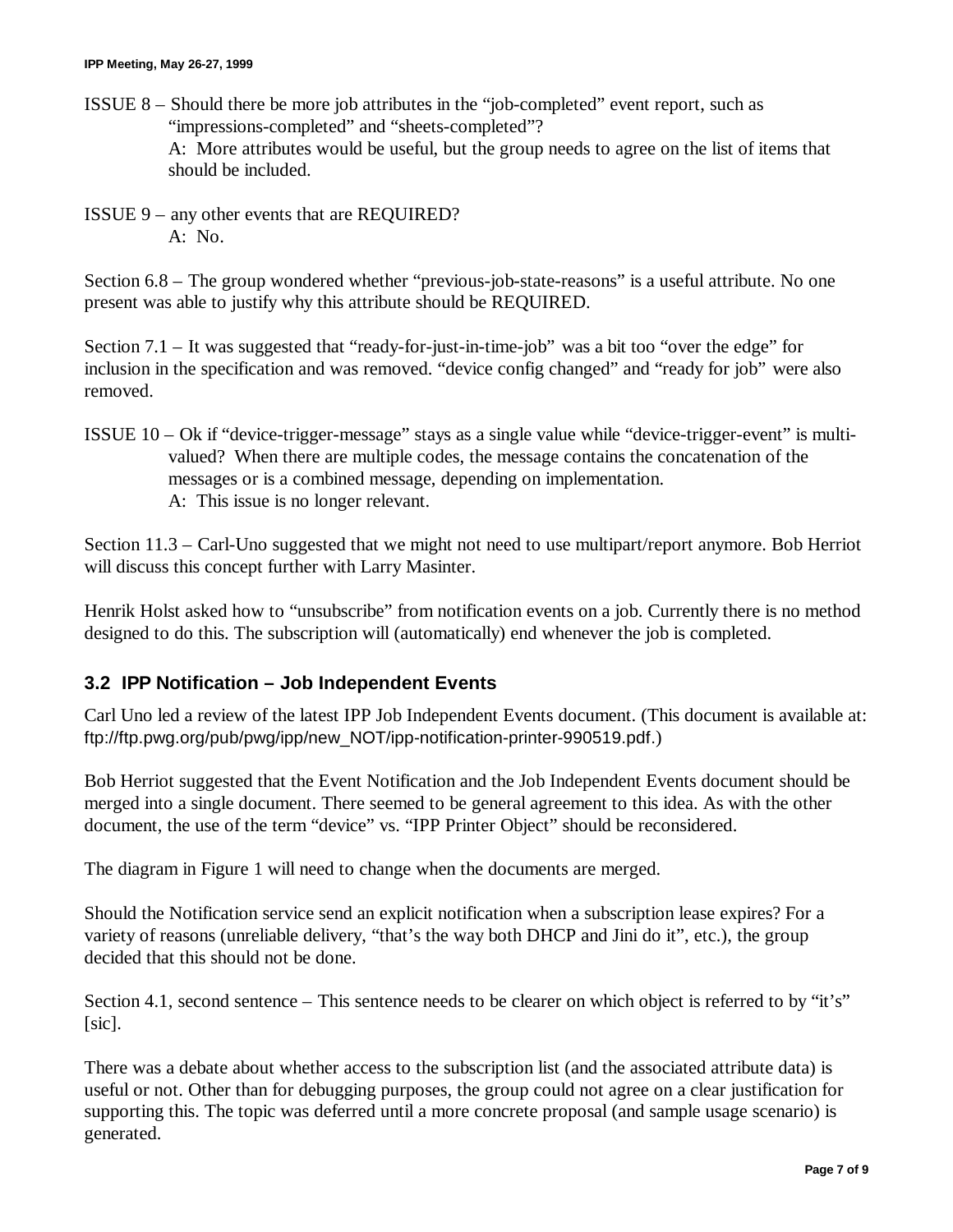ISSUE 1 – Who filters out duplicate subscriptions? Client or Printer? If it is the client, then the Subscription list needs to be made available to it. If it is the Printer, how are duplicate subscriptions defined? If a Subscribe operation is performed and the "notify-recipient" and "notify-events" match a subscription already granted (whose lease time has not expired), does the IPP Printer just update the subscription's "notify-events" and "lease-time"? How defend against malicious clients? If the Printer filters out duplicates, then can we get rid of the Renew-Subscription operation?

> A: The group agreed that it should not be assumed that the Printer will be able to identify duplicate subscriptions. This entire issue will be left to the particular implementation.

- ISSUE 2 Ok to permit an implementation to assign a new Subscription ID on a Renew-Subscription or should we require the ID to remain the same (and not be returned in the response)? A: Do not allow the implementation to change the Subscription ID.
- ISSUE 3 If the IPP Printer is forwarding Subscribe operations to a notification service which rejects the subscription, is there any way the IPP Printer can return that implementation specific error condition back to the client? Or is it better for the IPP Printer to map the error codes to standard IPP error status codes for interoperability? A: Deferred. This issue should be addressed in the Implementer's Guide.
- ISSUE 4 Should we allow for an "Unsubscribe ALL" feature in some operation? A: Deferred. ("It looks dangerous.")
- ISSUE 5 Should we define subscription service events? Such as: "subscription-about-to-expire", "subscription-expired", "are-you-alive" notification events? The Notification Recipient would have to know to issue the Renew-Subscription operation, (not the original client). These events would be ones that are available with the Subscribe operation, but not create operations, correct? A: No.
	-
- ISSUE 6 What happens when a printer crashes or reboots? Are the subscriptions lost or are they required to be retained of does that depend on implementation? How does rebooting affect lease times?

A: Printers that support subscriptions are encouraged to maintain leases across reboots. However, for low-end devices this might not be possible. For this type of implementation, it is recommended that only "short" lease times be allowed.

- ISSUE 7 Jini defines a sequence number for events so that clients can re-order the events if they are received out-of-order. IPP should support this too. A: IPP will include sequence numbers.
- ISSUE 8 Section 8: Security Considerations of [ipp-mod] needs to be updated to reflect the use of these new operations related to security, especially regarding section 8.5: Operations performed by operators and system administrators. Also malicious clients renewing or unsubscribing subscriptions that do not belong to them. A: Correct. (This item still needs to be addressed.)